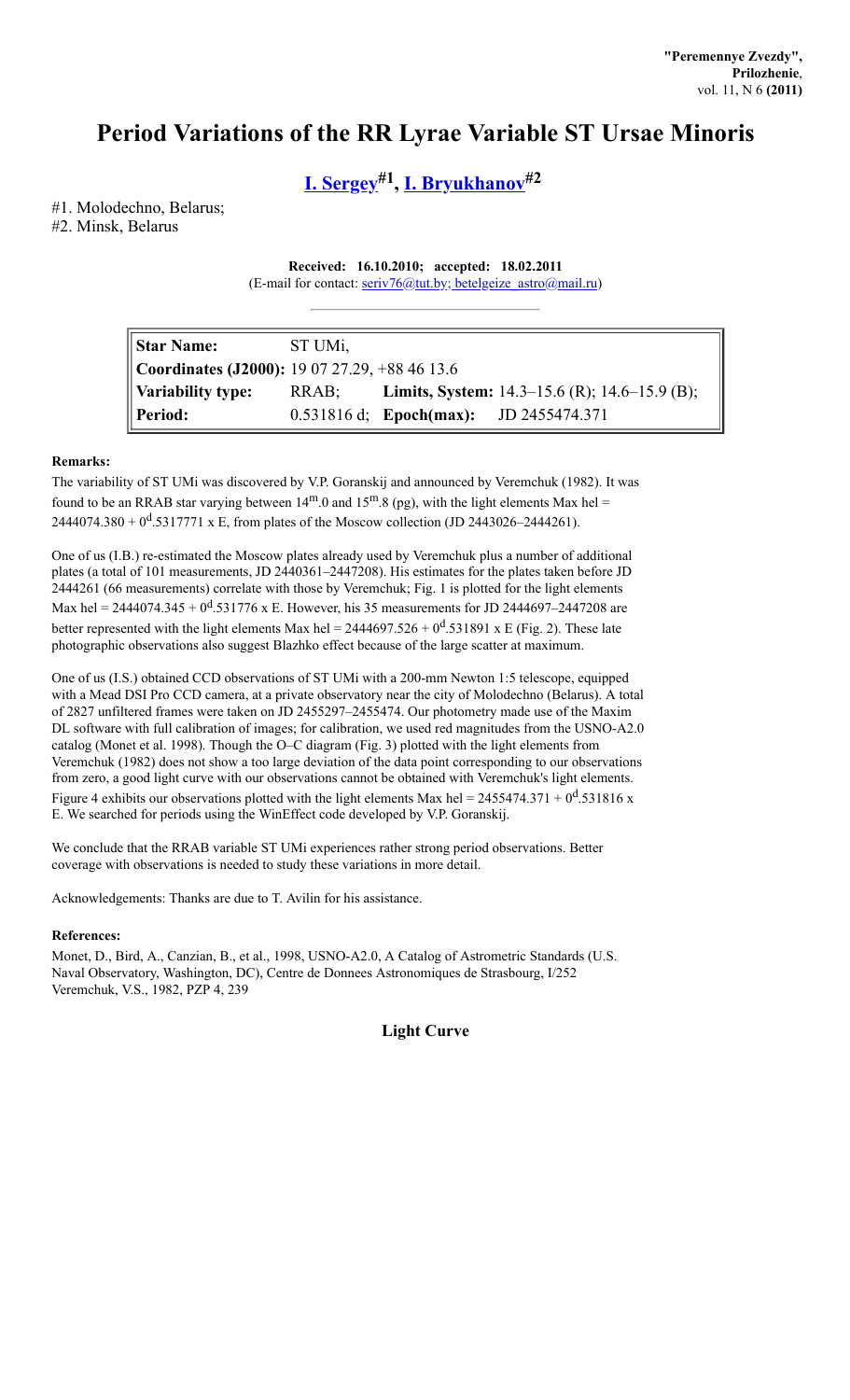

1. Photographic observations by I.S. Bryukhanov (2440361–2444261). 2. Photographic observations by I.S. Bryukhanov JD 2444697–2447208). 3. The O–C diagram plotted using the light elements from Veremchuk (1982). 4. The light curve for CCD observations by I.M. Sergei. See text for light elements used to plot each of the light curves. **Finding Chart**